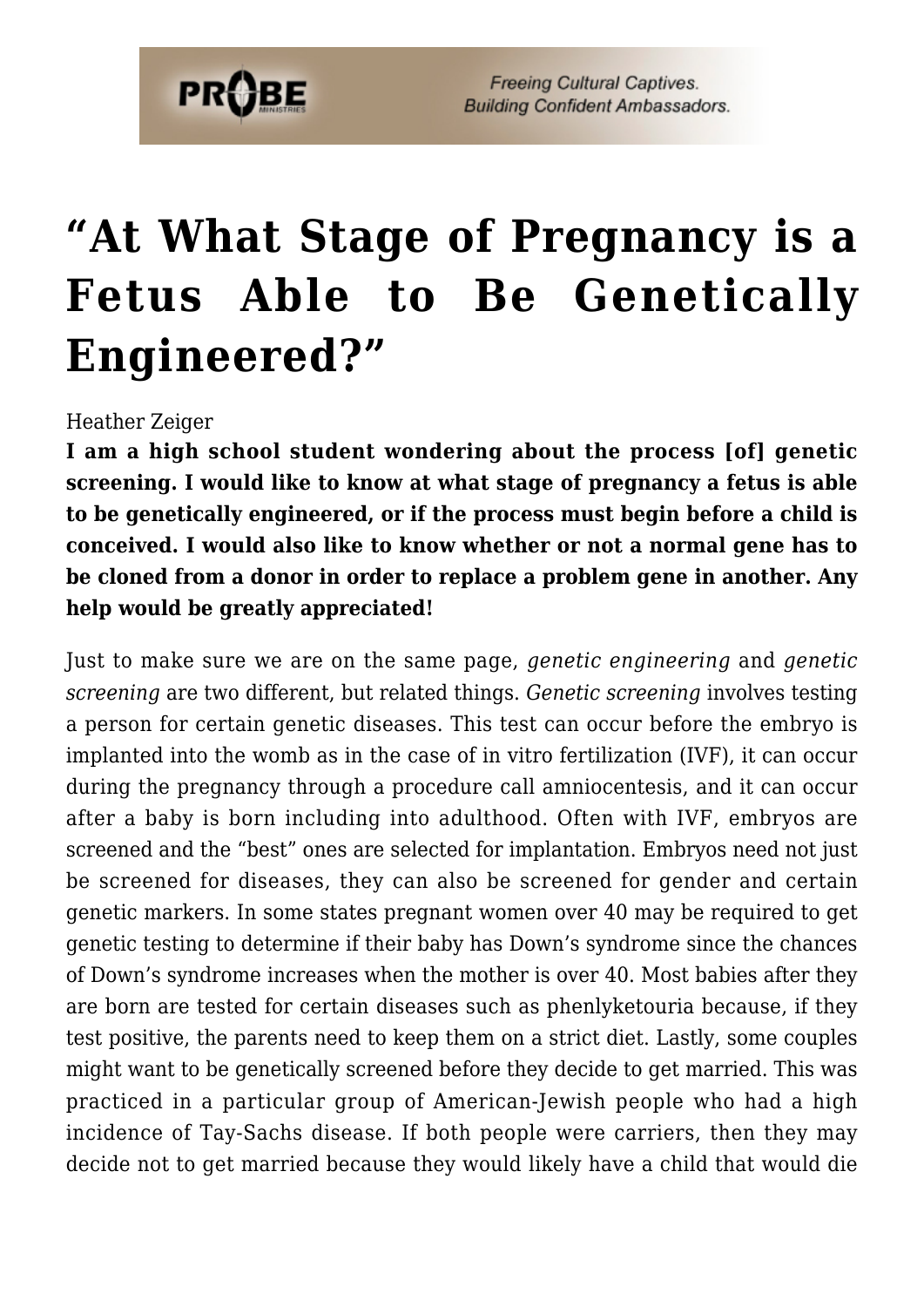

from Tay Sachs (they usually die at about age 5).

*Genetic modification* and *genetic engineering* are slightly different. *Modification* is done with plants and with some farm animals (although usually they use hormonal and breeding techniques for reasons outlined below). *Genetic engineering* in humans is still more theoretical than actual. The reason for this has to do with our lack of knowledge regarding the genome.

The theory goes like this: in the lab, we can replace segments of DNA with other segments of DNA in organisms like bacteria. So, what if we do this with human beings: replace unwanted DNA that codes for unwanted traits with DNA that codes for wanted traits. Sounds simple enough. Unfortunately—or fortunately, depending on your point of view—our genome is *not* that simple. There isn't just one strand of DNA that codes for eye color and another that codes for hair color. Our genes (genes are composed of lots of DNA) are very complex and the functions they code for are interwoven, often coding for multiple things at a time. Also, scientists are finding that DNA doesn't simply code for traits in a letter–to–letter fashion. Rather, there is apparently some interaction between two genes spatially in the genome.

As far as whether a normal gene has to be cloned from another, theoretically one can make segments of DNA in the lab. And scientists have been able to insert these segments into bacterial cells. However, replacement and insertion of a DNA segment in mammalian cells is a very different story, and has not been successful in laboratory settings to the extent of being able to conduct genetic engineering. I suppose if you wanted to genetically engineer traits into a human being, it would have to be at an early embryonic stage when there are only 6-8 cells to deal with. But even then, it is unclear whether we could use synthesized DNA or if we must receive large segments from a donor. This is very problematic because there is still the issue of expressing (i.e., flipping the "on switch") of the DNA in the organism.